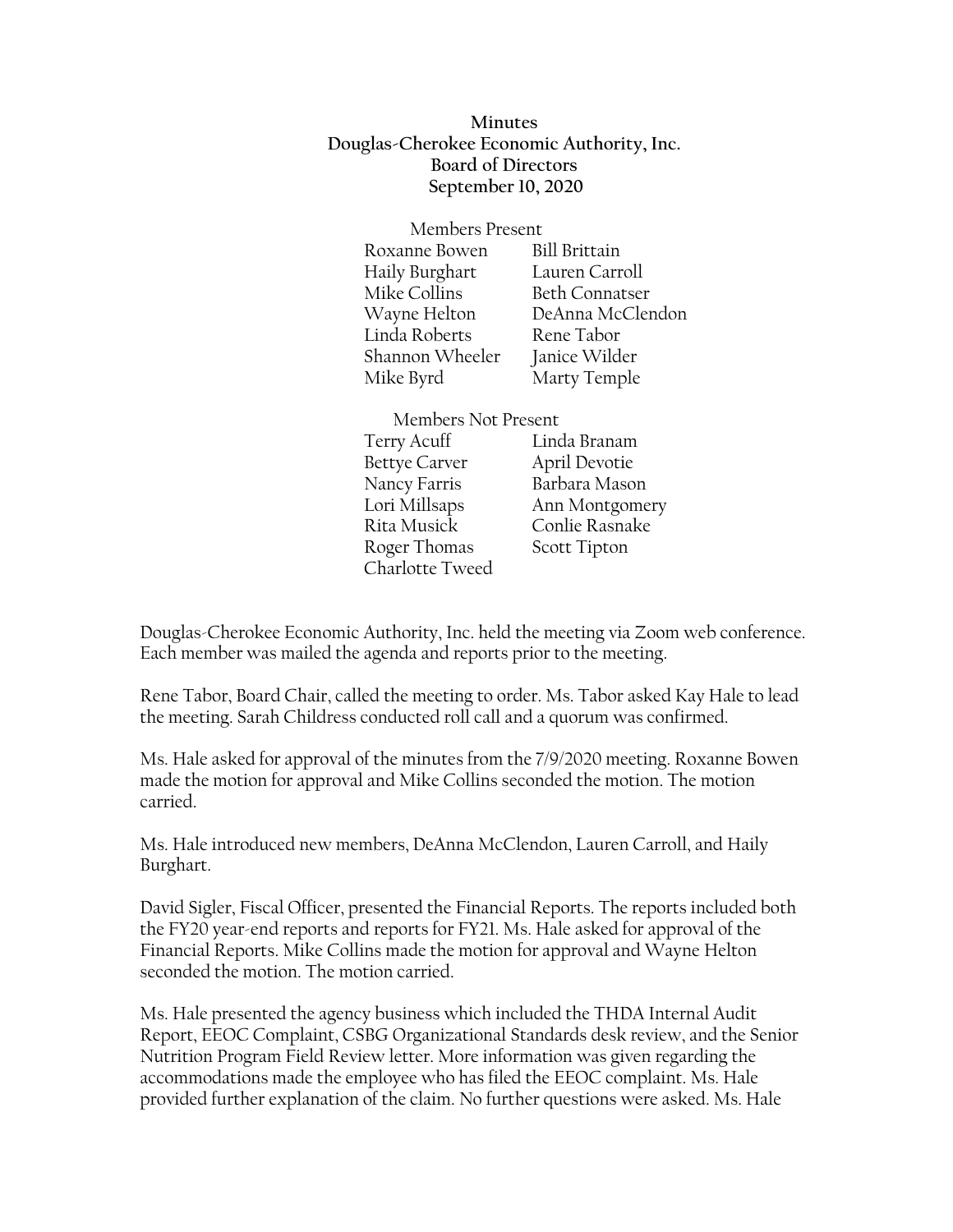asked for approval of the Agency Business. Mr. Collins made the motion for approval and Bill Brittain seconded the motion. The motion carried.

Ms. Hale presented the Funding Applications and Program Updates report. The report attached with the agenda shows the current funding of the Agency. The Agency chose not to continue the RSVP program after June 30, 2020. The program has transitioned into the Community Connect Program. The Community Connect program will provide many of the same benefits of the RSVP program, however volunteers are not required to be 55 years old or older.

The committees did not meet individually due to meeting via Zoom.

For the Governance Committee, the following items were reviewed:

- Program Reports
- Board Evaluation
- Approval of Policy/Advisory Councils
- Approval of FY21 Community Action Plan

Ms. Hale asked for approval of the Policy/Advisory Councils. Roxanne Bowen made the motion for approval and Wayne Helton seconded the motion. The motion carried.

Ms. Hale asked for approval of the FY21 Community Action Plan. DeAnna McClendon made the motion for approval and Shannon Wheeler seconded the motion. The motion carried.

Mr. Amos, Head Start Director, presented the Head Start Committee Report. His report included:

- Program Information Report
- School Readiness Plan & Goals
- Program Service Changes
- Self-Assessment, Written Plans & Performance Standards
- Corrective Action Plan Waiver
- Laura Cress Angel Tree Fund
- Non-Federal Share Waiver

Mr. Amos requested approval to apply for the Non-Federal Share Waiver.

Janice Wilder made the motion for approval to apply for the Non-Federal Share Waiver and Linda Roberts seconded the motion. The motion carried.

Ms. Hale presented the Executive Director's report.

- DCEA continues to provide employment for all staff what were working prior to the closings caused by the Covid-19 pandemic.
- All employees have transitioned back to office work in most programs. Client services continue by appointment only as this allows for control of the number of people in the offices.
- The roof and gutter renovations are now complete. All windows have been caulked and the painting of the main level and lobbies are complete.